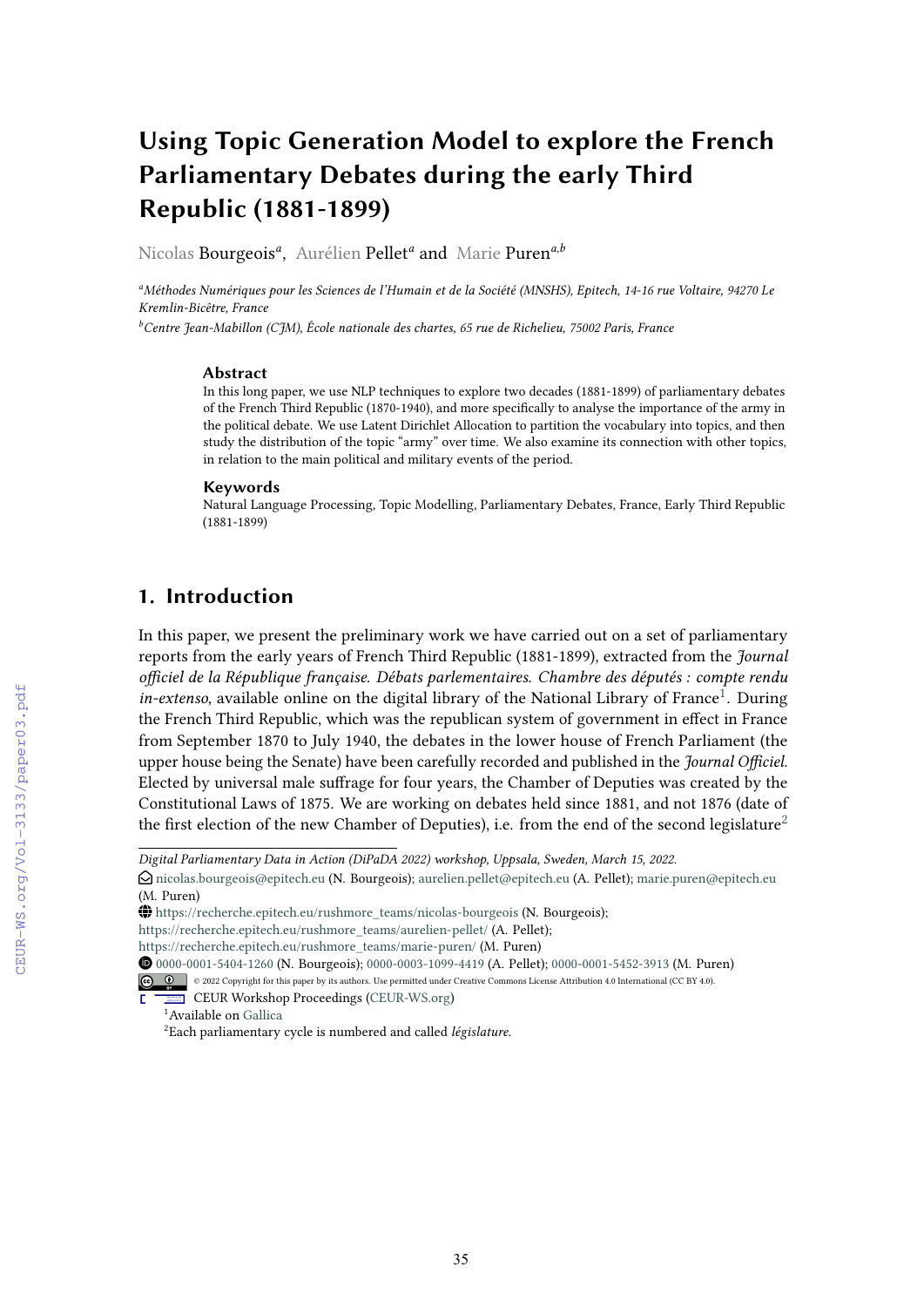onwards<sup>[3](#page-1-0)</sup>. This choice is dictated by the document we are working on: it is from 1881 that the debates held in the Chamber of Deputies are recorded in a publication specifically dedicated to them $4$ .

The Chamber of Deputies played a considerable political role, especially in the nineteenth century. At that time, the government paid particular attention to this assembly [\[1\]](#page-15-0). We thus have access to the full report of the debates, written by a body of specialised civil servants set up in 1847, whose techniques aim to recreate the naturalness of the deliberations [\[2\]](#page-15-1). Parliamentary debates are therefore an essential historical source for political history [\[3\]](#page-15-2), but also for other historical fields, since they make it possible to follow the major stages in the development of the legislative framework of various social, economic, religious or cultural fields of activity [\[4\]](#page-15-3). They are also of interest to other disciplines: political science, sociology, linguistics [\[5\]](#page-15-4), or legal history [\[6\]](#page-15-5).

However, while all parliamentary debates since the French Revolution were made available online between 2009 and 2016, this has not prompted a new wave of research. Although they constitute a fundamental democratic institution, debates are indeed little known by the general public and little studied by specialists [\[1\]](#page-15-0). On the other hand, the availability of its Anglo-Saxon counterpart, the *Hansard*<sup>[5](#page-1-2)</sup>, in the form of exploitable textual data, has stimulated new research in history and in political science [\[7\]](#page-15-6) but also in linguistics and natural language processing [\[8\]](#page-15-7). The form of the French debates and the means made available to users to read them online, make them a difficult source to work with: to navigate through the digitised reports, it is best to already know what you are looking for (for example: to search for debates on a law carried out on a specific date). It is possible to do a full-text search within an issue (which corresponds to a parliamentary sitting), but this does not allow the user to explore the corpus as a whole, especially if he or she is interested in a major topic that has been debated over several years.

Fortunately it is possible to extract the text of these digitized documents. From a methodological point of view, parliamentary debates thus constitute an excellent case study for the computational exploration of large historical corpora. While digitisation provides access to an increasingly large amount of historical data, it requires the development of new ways of reading digitised ancient sources [\[9\]](#page-16-0), such as the methods offered by "distant reading" as defined by Franco Moretti [\[10\]](#page-16-1). Within the framework of the AGODA<sup>[6](#page-1-3)</sup> project, funded by the National Library of France [\[11\]](#page-16-2), our team is working on the development of tools to facilitate the exploration of this corpus. As part of this work, we propose to use topic modelling, a method that is particularly appropriate for the study of large historical corpora [\[12\]](#page-16-3).

Topic modelling has shown its value in analysing similar sources, in particular the press (such as in [\[13\]](#page-16-4) or [\[14\]](#page-16-5)). Such corpora, large in volume, serial, and crossed by many different topics that evolve over time, are well suited to a topic-based exploration. We wish to show the

<span id="page-1-0"></span><sup>3</sup>There were in fact two parliamentary cycles between 1876 and 1881 following the dissolution of the assembly in June 1877.

<span id="page-1-1"></span><sup>4</sup>Between 1876 and 1880, the *[Annales du Sénat et de la Chambre des députés](https://gallica.bnf.fr/ark:/12148/cb32694473t/date)* recorded the debates in both chambers. Until 1880, they were printed by a private printer, Alfred Wittersheim. From January 1881 onwards, the French state took over the printing and then published the parliamentary debates in the *Journal officiel*

<span id="page-1-2"></span><sup>5</sup>This is the name given to the transcripts of the debates in Great Britain and and Commonwealth countries. Thomas C. Hansard (1776-1833) was the first official publisher.

<span id="page-1-3"></span><sup>6</sup>[Analyse sémantique et Graphes relationnels pour l'Ouverture et l'étude des Débats à l'Assemblée nationale.](https://www.bnf.fr/fr/les-projets-de-recherche#bnf-agoda)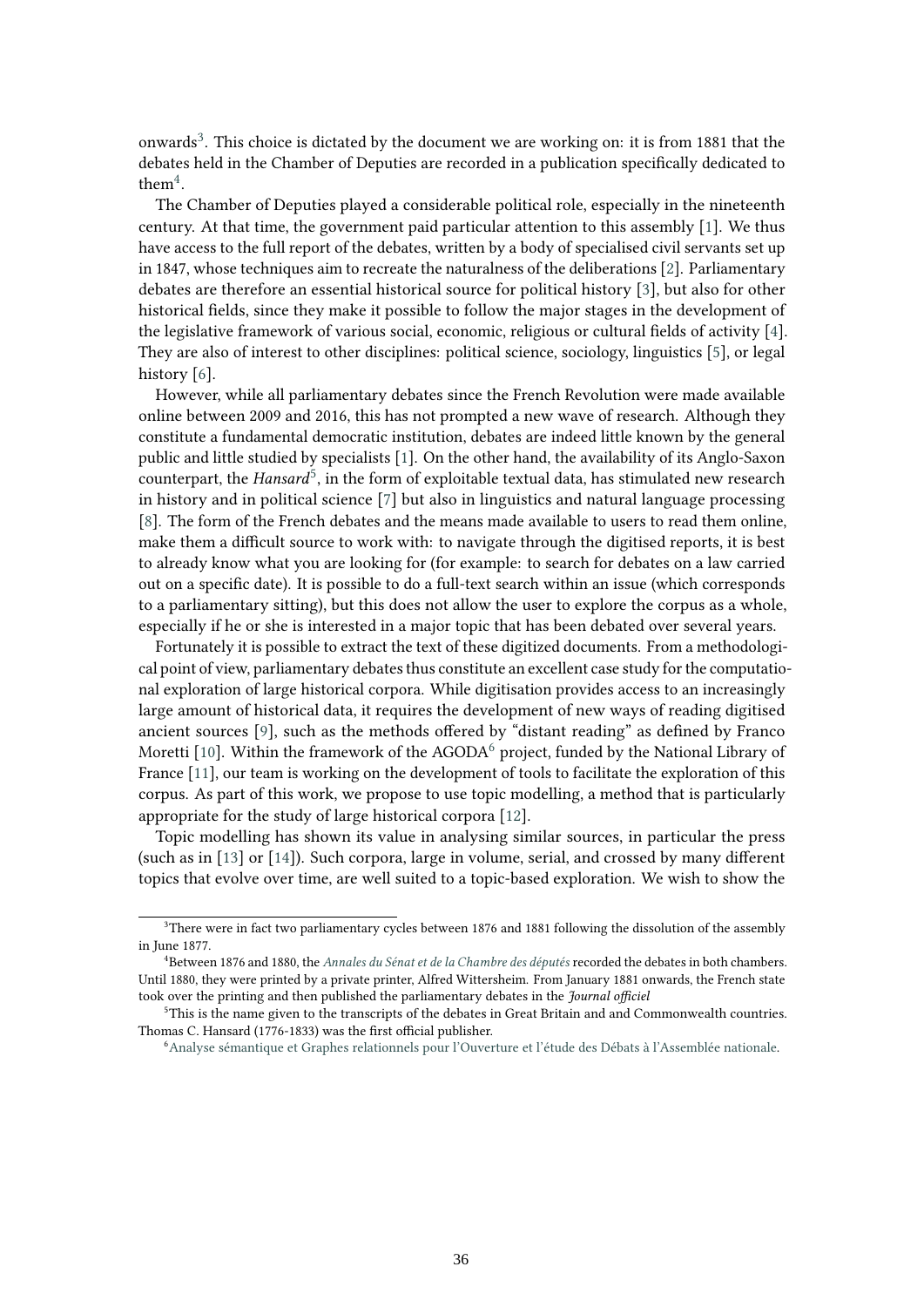interest in such a method to analyse and explore our corpus. Topic modelling indeed seems to us to be an interesting "entry point" into parliamentary debates. We start from the hypothesis that identifying the topics present in these debates makes it possible to better understand the evolution of political ideas and debates over time. We present here a first approach based on raw (uncorrected) data collected on a large scale. We have chosen to focus on the topic "army" and its co-occurring topics. The French army is indeed a stable institution during the period, which officially does not depend directly on political governments. However, discussions concerning the army were numerous and repeated in the Chamber, as the MPs had to decide on various issues related to its functioning (budgets, reforms, conscription, etc.), its activities (wars and conflicts, external operations, etc.) or political events (such as the infamous Dreyfus affair). Although soldiers did not have the right to vote from 1872 to 1945, and the army was supposed to remain politically neutral<sup>[7](#page-2-0)</sup>, the military were also surprisingly present on the French political scene in the nineteenth and twentieth centuries, even if they are still discreet in political history [\[15\]](#page-16-6). The Minister of War is the one who deals with Parliament, which keeps a close eye on him. In practice, the Minister proposes governmental projects, and Parliament chooses whether or not to support them. The centre of decision making in defence policy, particularly in regard to projects concerning the colonial army, is therefore in Parliament [\[16\]](#page-16-7).

We hypothesise that topic generation model will allow us to better understand the action of the army over the identified period, what its fields of intervention were, and to grasp to what extent the French army (represented by the Minister of War) was able to participate in the elaboration and execution of the political decisions. To assess this hypothesis, our study is divided into two parts. First, we assess the consistency of the topics that our model identifies, with particular attention to the topic "army". We study the results obtained in the light of current historical knowledge, in order to verify the validity of the model. We then examine a few topics co-occurring with the topic "army", assuming that the validity of these correlations can be verified with the historical data at our disposal.

### **2. Data set**

Digitised by the National Library of France and the archives of the National Assembly, the records of the French parliamentary debates are available online on *Gallica*, a freely accessible digital library, together with some precious metadata. Automatic transcription (OCR) have also been performed on these records, and the resulting texts have been made available online in ALTO-XML format and in raw text $8$ . Transcription was generated on the fly at the time of digitisation by an OCR software (*ABBYY FineReader*), and put online without extensive post-correction.

A detailed analysis of the quality of this transcription - and how to improve it - is beyond the scope of this article. Let us just mention that while the current transcription is unfortunately not accurate enough for performing precise tasks such as named entities recognition, we believe it to be fit for the purpose of a broad analysis of the vocabulary. Most OCR errors are indeed

<span id="page-2-0"></span> $7$ The nickname of the French army was the "Grande Muette" at the time, which meant that soldiers remained "mute" on political issues, in order to avoid any risk of political destabilisation.

<span id="page-2-1"></span><sup>&</sup>lt;sup>8</sup>They can be retrieved with the following API : <https://api.bnf.fr/fr/api-document-de-gallica#/>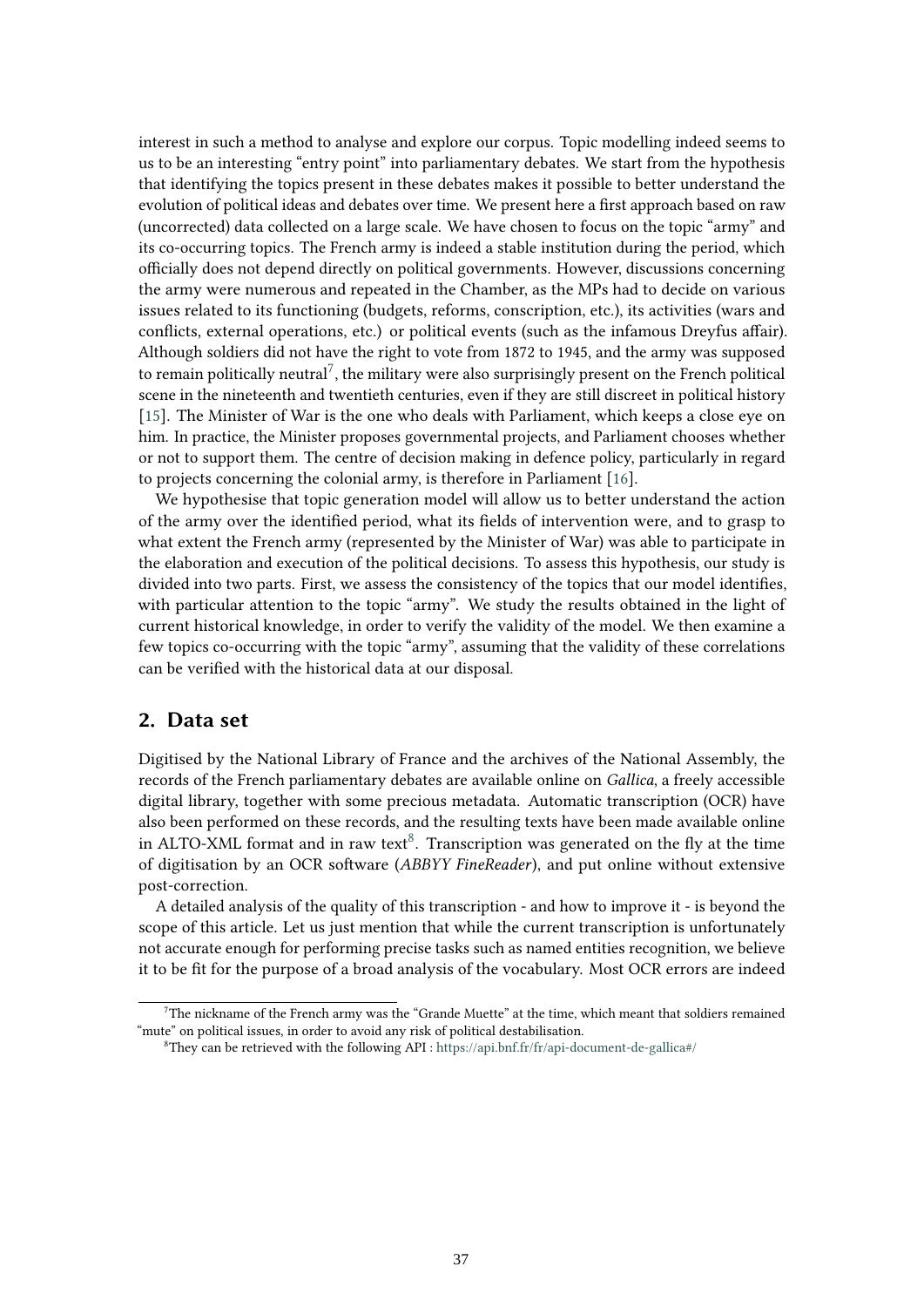located in specific parts of the text, namely in the binding of documents, where the pages can be very curved $^9$  $^9$ . But luckily this does not represent a significant part of the corpus.

We are interested in the place of the army in the parliamentary debates of the early Third Republic, a period marked by significant military activity, particularly with the wars of colonisation (protectorate over Tunisia (1881), Tonkin campaign (1883-1886), exactions committed by the military (Voulet-Chanoine mission in 1899), etc.) and the resulting tensions with its European "competitors" (Fashoda Incident in 1898). The army also intervened within the metropolitan borders to suppress strike movements, ending sometimes in bloodshed (*Fusillade de Fourmies* (Fourmies shooting) in 1891). The trauma of the 1870 defeat also led to a reform of the army from 1871 onwards, which continued in the following years with the expansion of recruitment (Freycinet laws in 1889). It was also a period marked by various scandals and affairs such as the *Scandale des décorations* (Medals scandal) (1887), the Schaebelé Affair (1887), or the arrest and conviction of Captain Dreyfus (1894-1899). We have decided to limit our work to the years 1881-1899 in order to encompass these events without extending the size of the corpus beyond our reach. Over this period we dispose of 2597 reports in text format, almost 4 per week, and over 80 millions words.

A parliamentary sitting is a long and composite event, during which several unrelated issues are discussed in succession. For this reason, we have divided the reports according to their sections (a section corresponds to a single debate, which deals with a well-defined issue), which usually focus on a single topic. We processed this division automatically by identifying intermediate headings identified as isolated sentences written in capital letters. Thus, our corpus consists of 35891 small documents, with an average size of 2200 words.

## **3. Methodology**

The Latent Dirichlet Allocation (LDA) topic generation model was first presented in 2003 [\[17\]](#page-16-8). It is based on a Bayesian probabilistic model, which is derived from the following theoretical assumption. Before any article is written, there are topics, this term designating semantic fields, i.e. sets of words linked by their meaning. Then, texts are produced by choosing words from a small subset of topics with a given probability distribution. In practice, this means that the texts are the observations derived from hidden variables, namely the topics, and that the statistical correlations in the texts are the direct results of the semantic similarities. We therefore hope to find the topics by reversing the generation process. In other words, we want to know the topics as word distributions and the texts as topic distributions, conditional on the observed word distribution. Unfortunately, the calculation of the universe probability is not feasible and so we have to approximate this quantity. Many algorithms have been introduced in the literature to deal with this issue; here we simply use the original algorithm of [\[17\]](#page-16-8), namely the variational mean field method.

Topic modelling has been widely used in many areas of the Humanities and Social Sciences [\[18\]](#page-16-9), as it is a very powerful tool for extracting information from a large corpus in an unsupervised context, i.e. when classes are not defined a priori. However, the results are particularly reliable when the assumptions of the model are satisfied by the study corpus. This includes: a large

<span id="page-3-0"></span><sup>&</sup>lt;sup>9</sup>The following [digitised image](https://gallica.bnf.fr/ark:/12148/bpt6k6573444t/f1.image) illustrates this problem.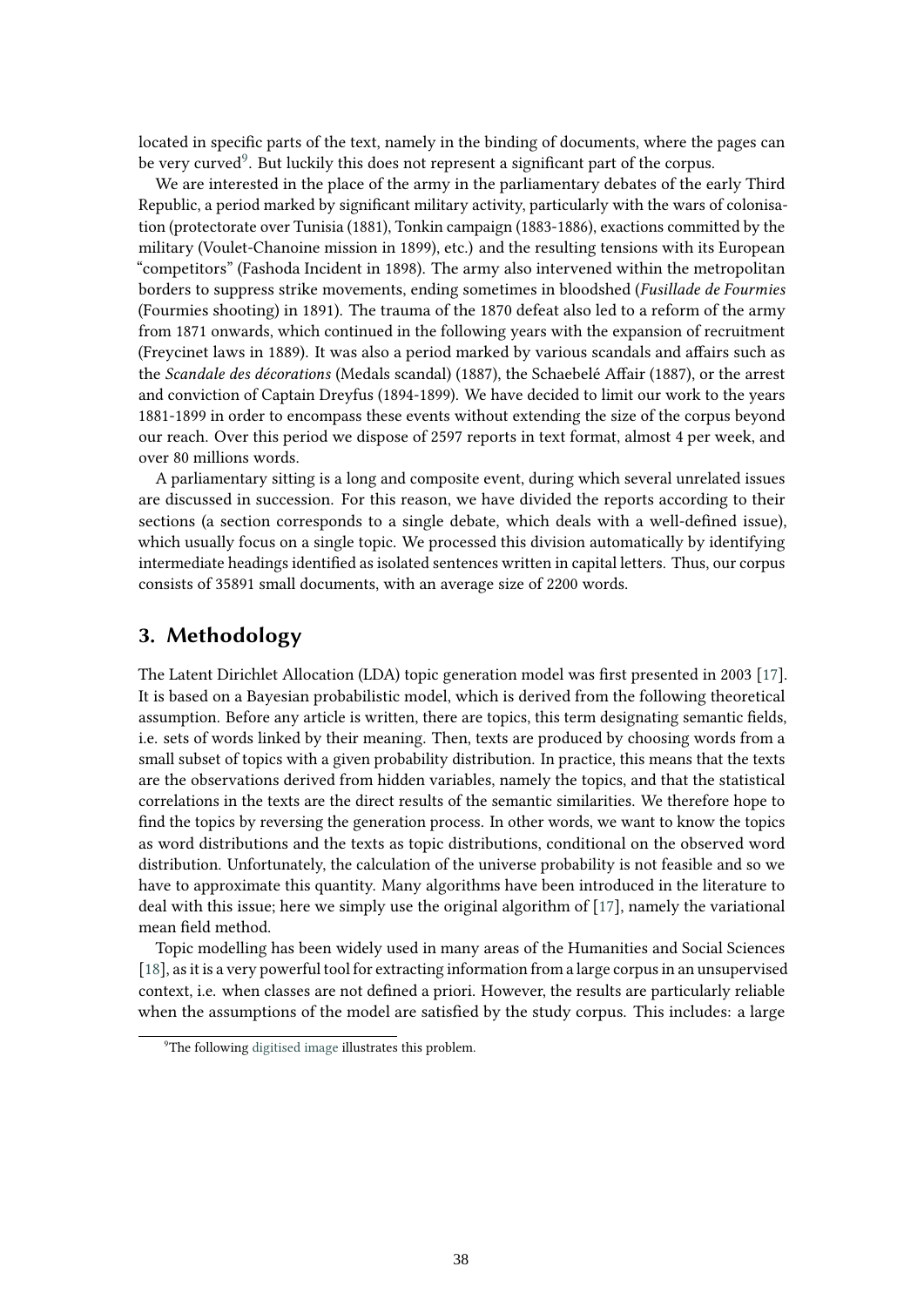number of texts; each text dealing with a limited number of topics; each topic being distributed over several texts in the corpus; a common conceptual framework shared by all authors. If newspaper articles are the paradigmatic example [\[13\]](#page-16-4) [\[14\]](#page-16-5), parliamentary debates also meet all these requirements. Once the topics are generated, they can be used as new variables for the study of vocabulary. This drastically reduces the size of the variable space (from more than 50000 forms to a few dozen topics) and thus makes visualisations possible - obviously with a significant loss of information. We can for example study the intensity of topics over time [\[19\]](#page-16-10) or study the correlation between topics.

# **4. General Results**

### **4.1. Structure and semantic coherence of the topics**

The topics provided by the algorithm are remarkably coherent. If we consider the main keywords of some of them, it is easy to guess what they are representing (see Table [1\)](#page-4-0). For instance, Topic 8 deals with the class struggle and the working class situation, with words like *salaire* (wages), *patron* (boss), *syndicat* (labour union), *grève* (strike) or *ouvrier* (worker). On the other hand, Topic 11 clearly relates to the army, with words like *général* (general), *régiment* (regiment), *troupe* (troop), *soldat* (soldier) or *guerre* (war).

#### <span id="page-4-0"></span>**Table 1**

Four straightforward topics: the working class (8), the army (11), the voting process (13), the state infrastructures (15).

| Topic 8      | <b>Topic 11</b> | Topic 13      | Topic 15       |  |
|--------------|-----------------|---------------|----------------|--|
| salaire      | général         | adoption      | pari           |  |
| question     | commission      | absolue       | télégraphe     |  |
| gouvernement | régiment        | ouvert        | faire          |  |
| jour         | troupe          | votant        | ingénieur      |  |
| patron       | monsieur        | majorité      | train          |  |
| chambre      | année           | nombre        | ligne          |  |
| droit        | jeune           | secrétaire    | chambre        |  |
| syndicat     | temps           | député        | personnel      |  |
| délégué      | faire           | mets          | etat           |  |
| monsieur     | corps           | millimètre    | administration |  |
| travail      | soldat          | article       | employé        |  |
| travaux      | ministre        | adopté        | poste          |  |
| ministre     | homme           | dépouillement | public         |  |
| grève        | loi             | vote          | travaux        |  |
| faire        | an              | amendement    | service        |  |
| mineur       | guerre          | demande       | agent          |  |
| mine         | service         | chambre       | ministre       |  |
| loi          | militaire       | voix          | fer            |  |
| compagnie    | officier        | scrutin       | chemin         |  |
| ouvrier      | armée           | président     | compagnie      |  |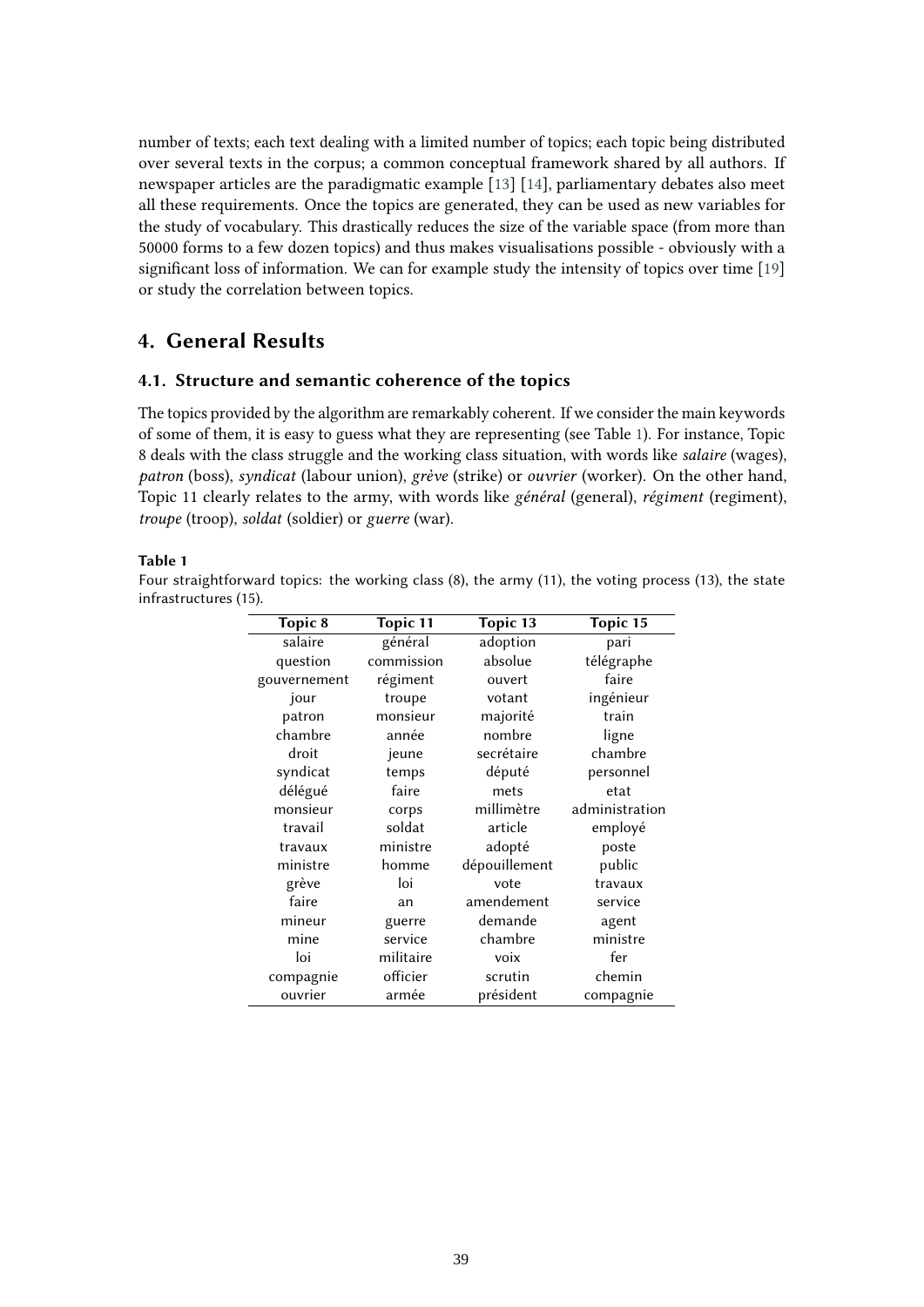#### **4.2. Categorisation of topics into classes**

These topics can easily be divided into two main categories. The first broad category includes topics related to the functioning of the Chamber: speaking tours, organisation of the sitting, votes, etc. The conduct of a sitting (even if it is sometimes disrupted) is highly codified. Even if the aim of the stenographers is to reproduce the naturalness of the exchanges and speeches, the transcription of the debates must accurately record each stage of the parliamentary sittings, from the bill's introduction to its final vote, but also all the elements relating to the functioning of the assembly (announcement of leave, composition of committees, questions to the government, etc.).

The second category includes topics that are semantically more significant for our study. The latter captures the different issues that dominated the parliamentary debates. Naturally, there are also some useless topics - for instance Topic 12 is nothing but the list of all French departments. This is because the names of the departments often appear in debates: at the time of the verification of election results (each deputy represents a department), during debates which frequently concern local life, or at the time of the vote on bills because the voters are identified by their name and the department they represent.

Also some topics are very similar to each other, especially those dealing with how the Chamber works. Hence we categorised the 50 topics in 16 classes with the following labels (Table [2\)](#page-5-0):

### <span id="page-5-0"></span>**Table 2**

List of labeled topics and contributions in the corpus. Some very similar topics are put together in a single class for the sake of readability.

| Label                 | <b>Topics</b>  | Examples of words                         | Weight in the corpus |  |
|-----------------------|----------------|-------------------------------------------|----------------------|--|
| Names of MPs          | 0,5,10,14,18,  | Duval, Sigismond, Jules, Martin           | 0.101                |  |
|                       | 23, 35, 37, 39 |                                           |                      |  |
| government/parliament | 1,6,9,13,17,   | tribune, projet, adoption, majorité       | 0.284                |  |
|                       | 19,22,36,38,   |                                           |                      |  |
|                       | 41,45,46,49    |                                           |                      |  |
| economy               | 2,4,16         | agriculture, commerce, patente, betterave | 0.069                |  |
| working class         | 7,8,31,34      | travailler, salaire, usine, mutuelle      | 0.070                |  |
| army                  | 11,48          | général, régiment, contrôle, militaire    | 0.041                |  |
| department            | 12             | Calais, Alpes, Saône, Charente            | 0.006                |  |
| trains/communications | 15,44          | télégraphe, ingénieur, train, travaux     | 0.069                |  |
| local politics        | 20, 33         | ville, arrondissement, local, département | 0.030                |  |
| law enforcement       | 21,40          | police, préfet, tribunal, délit           | 0.055                |  |
| school                | 24             | lycée, faculté, classe, enfant            | 0.023                |  |
| alcohol               | 25             | bouilleur, degré, raisin, octroi          | 0.019                |  |
| budget                | 26, 29, 30, 43 | chiffre, budget, dépense, exercice        | 0.097                |  |
| colonies              | 28             | métropole, juif, algérien, tonkin         | 0.018                |  |
| navy                  | 32             | marin, flotte, mer, bâtiment              | 0.021                |  |
| building works        | 27, 42         | construction, théâtre, hectare, terrain   | 0.024                |  |
| foreign affairs       | 47             | puissance, Madagascar, Angleterre, traité | 0.034                |  |

In Table [2,](#page-5-0) we also calculated the contribution of each of these classes in the corpus (Cf.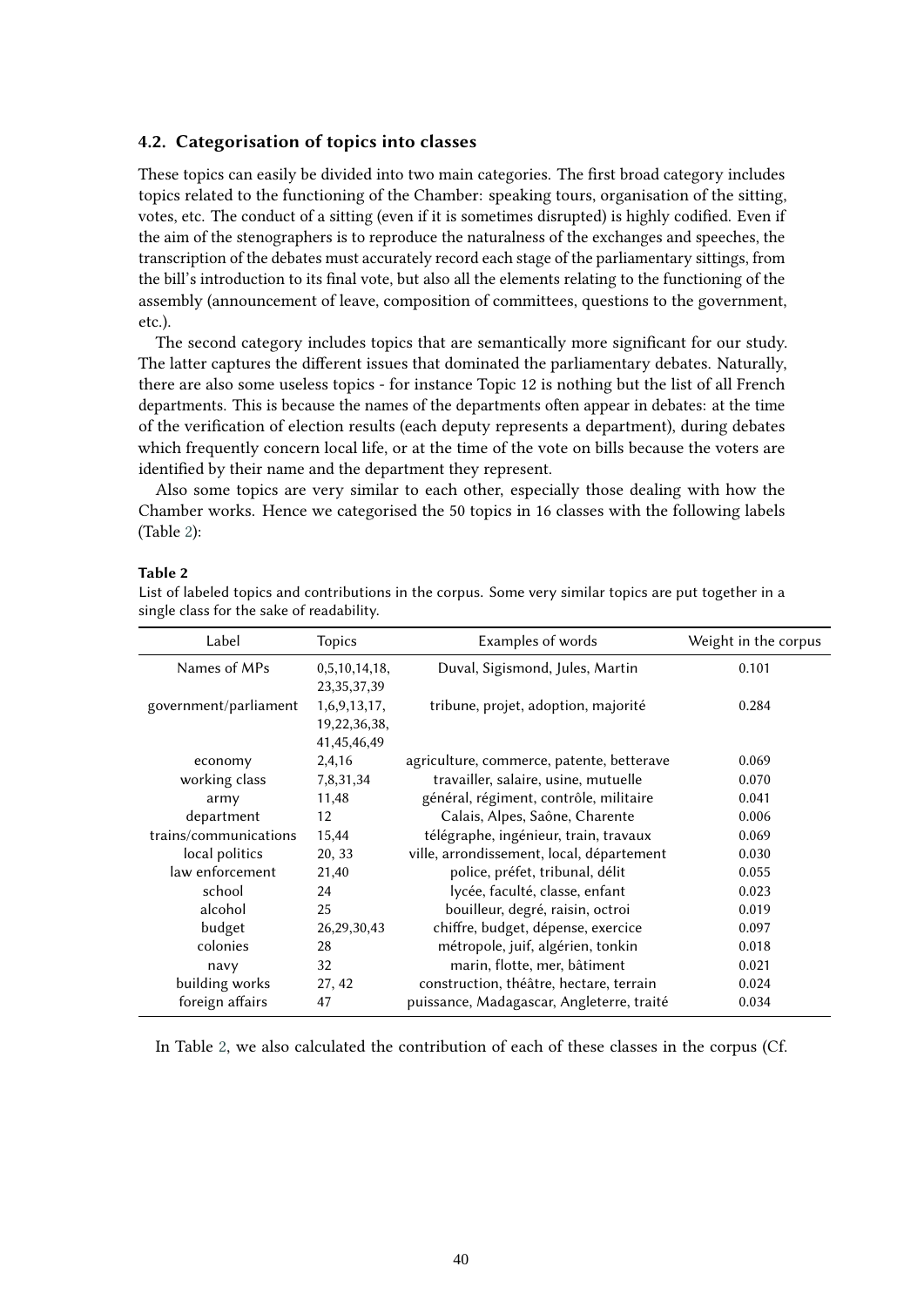column "Weight in the corpus"). This allows us to better understand whether a class of topics was more or less frequently addressed in the corpus.

If we disregard the first two classes, which bring together topics concerning the functioning of the Chamber of Deputies, we can see that "budget", "working class", "economy" and "trains/communications" are the four classes of topics that appear most often in the corpus. "Budget" is naturally the most important class of topics, because the key role of the Chamber of Deputies is to discuss the state budget and to allocate the funds needed to enforce government policy. The growth of the working class and the rise of socialism are also well reflected in the debates: MPs address social struggles in their speeches; we also see the (timid) beginning of social legislation in the 1890s. "Economy" is one the class of topics most often dealt with by the Chamber of Deputies, as it is frequently the subject of legislation (particularly with the question of taxation). This class of topics is also frequently present, as it relates to many sectors (agriculture, trade agreements, industrialisation, etc.). "Train/communications" reflects the significant investment in the development of communications infrastructures, and the creation of the French railway network - one of the most developed in Europe at the beginning of the twentieth century. More generally, an examination of this figures confirms the coherence of the topics we have identified: they are quite consistent with the major themes that marked political life during the early Third Republic [\[20\]](#page-16-11).

Beyond this simple comparison between their weight in the corpus, we see (Figure [1\)](#page-7-0) that the various classes have unequal variances. Let us consider the topic "army". While the quartiles are not extremely far from the median, there are some strong outliers. They can go up to 0.2, and 6 of them are greater than 0.1. It seems that when "army" is the main topic, it tends to become hegemonic. On the two extremes, the topic "budget" has a very high variance while "school" never gets to be really prominent, the maximum never goes higher than 0.07.

### **4.3. Distribution of the topic "army" over time**

Figure [2](#page-8-0) shows, for every month, the percentage of the vocabulary that belongs to a given class of topics. As expected, this signal is quite noisy, since many topics are discussed over small periods of time. However, it is possible to notice some patterns in these graphs.

The topic "army" was very popular at four different times: first in 1881, then around 1884, then in 1887-1888, and finally around 1895. These four peaks can be explained perfectly well in terms of military history. The conquest of Tunisia began in 1881, with the intervention of the French army in Kroumirie, located in northwestern Tunisia. The year 1884 was marked by two events concerning the army: the Tonkin campaign, and discussions on reducing military service to three years. In 1887 and 1888, discussions resumed on the reform of military service. The year 1887 was also marked by renewed tensions with Germany (Schnaebelé affair). In 1895, the difficult conquest of Madagascar gave rise to new debates concerning the French colonial armies.

For the sake of the comparison, we present in Figure [2](#page-8-0) the evolution of other topics over time, namely "law enforcement", "school" and "colonies". Observe that "law enforcement" remains a significant proportion of the corpus, while "school" and "colonies" are almost non-existent over large periods. We can clearly see that these three graphs show different patterns, confirming that each topic captures distinct phenomena. For instance, "law enforcement" and "school" are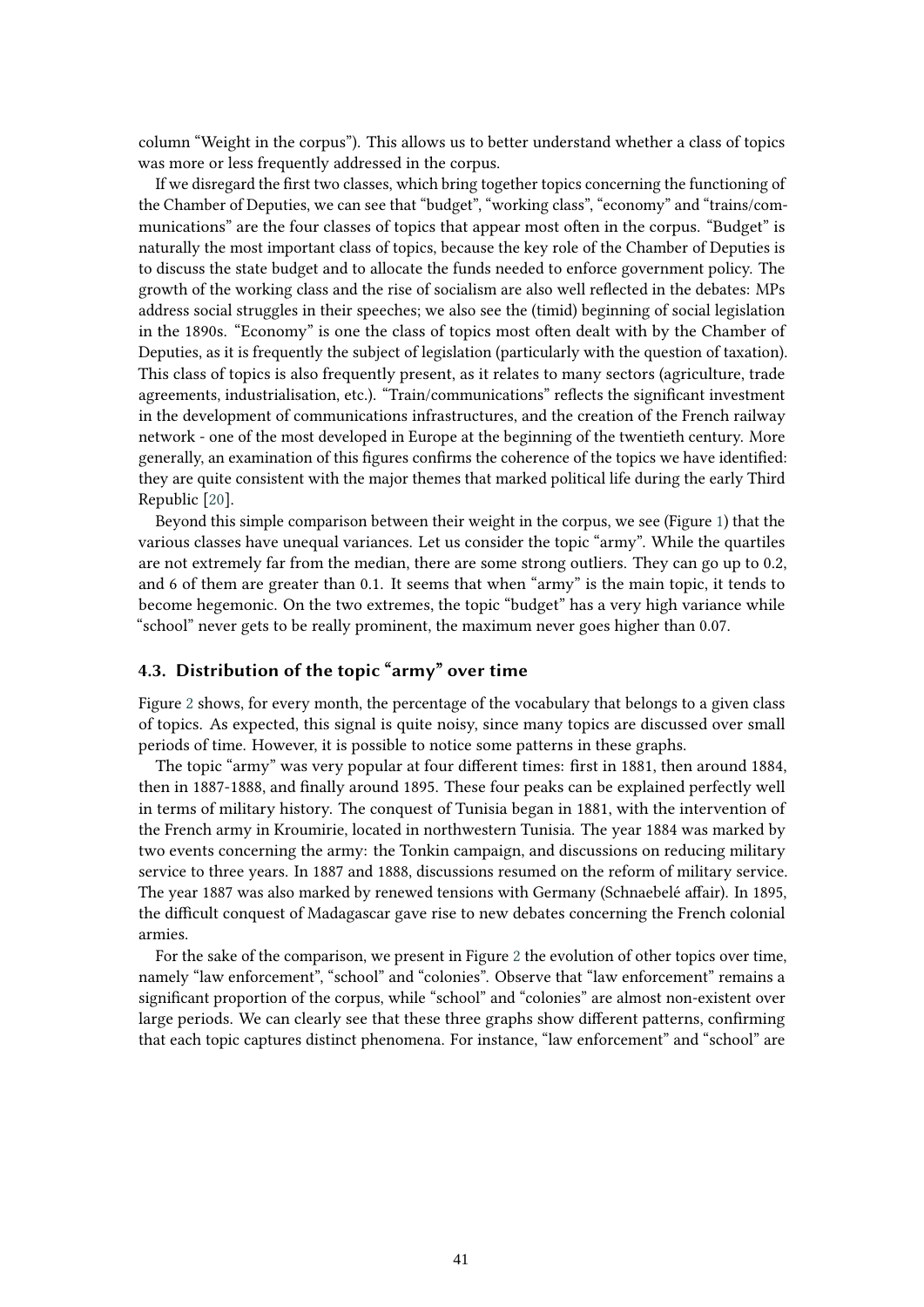<span id="page-7-0"></span>



more represented in the first half of the period, while"colonies" circulates quietly in the corpus, and gains in importance in the second half of the period with strong peaks in 1886, 1895 and at the very end of the 1890s.

Figures [3](#page-8-1) and [4](#page-9-0) show distribution of the topic "army", respectively for all the years considered, and for the year 1884 during which the topic is particularly present. In Figure [3,](#page-8-1) several peaks can be seen that were not visible in the previous figure. These peaks can be explained by the colonial policy conducted by France, by the military reforms that took place during the period, and by the Dreyfus affair. In 1888 and 1889, the law reducing the length of military service was discussed and voted. The years 1892 and 1893 were marked by the continuation of colonial conquests (Comoros, Tunisia, Sudan, Dahomey, Ivory Coast, Siam). The Dreyfus affair began in 1894 and continued until the end of the period studied. In 1897, the borders of the French colonial empire are stabilised with the last conquests (Indochina and Madagascar), and the Franco-Russian military alliance was affirmed in case of war.

Figure [4](#page-9-0) shows that 1884 was a year in which there were several intense discussions about the army in the Chamber of Deputies. Two issues occupied the MPs. On the one hand, they deliberated on a bill to reduce the length of military service between April and June (see peaks in April and June). On the other hand, they also had to discuss the military operations carried out by France in Tonkin. The way in which the government conducted this war of conquest can be seen in the shape of the graph: (1) the government asked for new credits in February, which led to heated debates; (2) the government sought to increase the number of colonial troops to satisfy its ambitions and proposed a project to this effect in June; (3) the Chamber discussed the budget in December, and in particular the credits allocated to colonial troops.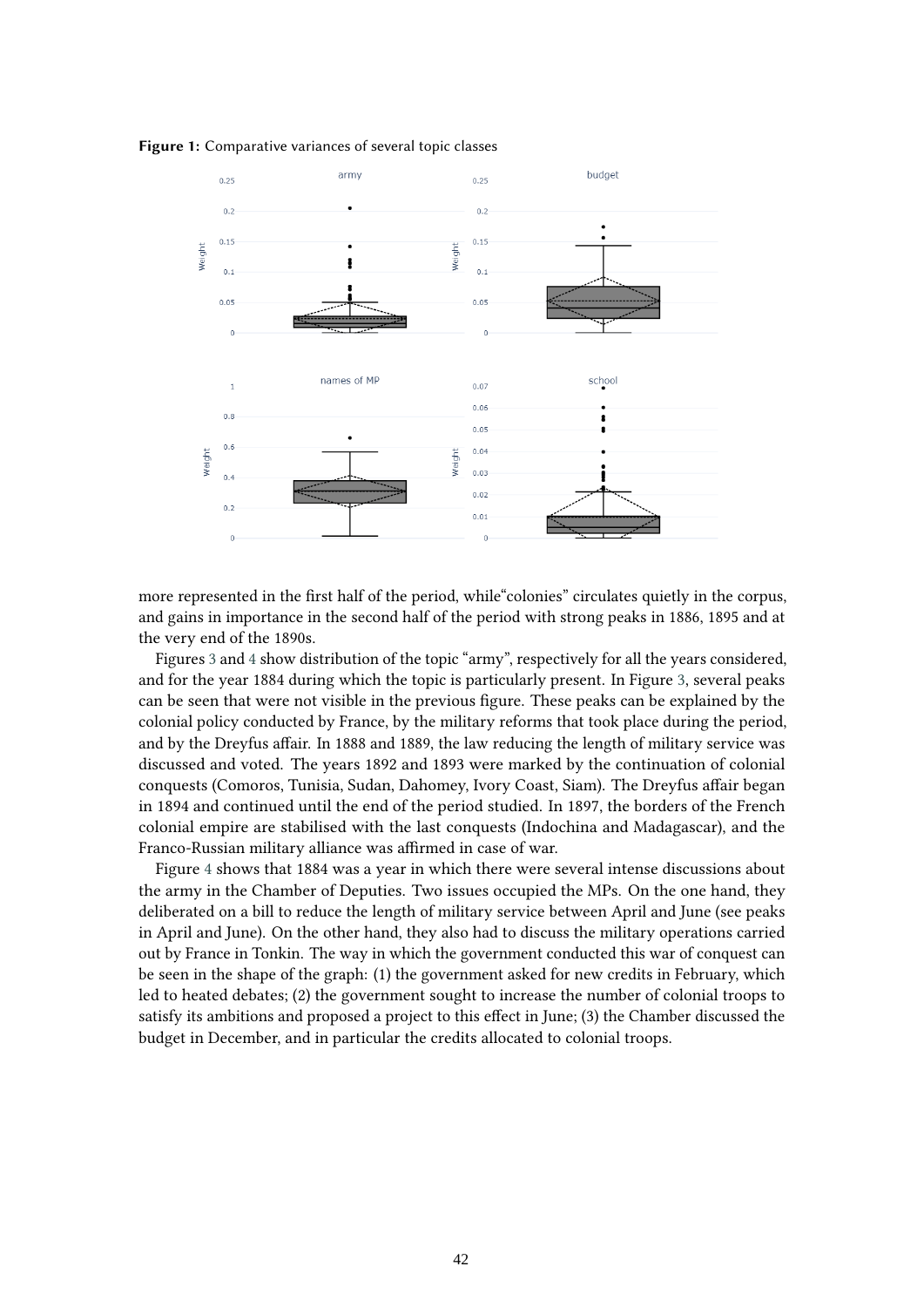<span id="page-8-0"></span>**Figure 2:** Distribution of four different topics over time



<span id="page-8-1"></span>**Figure 3:** Distribution of the topic "army" over time, per day (all years)



# **5. Cross study of the topics' prevalence**

### **5.1. Time-based correlation between topics**

We are now looking for high co-intensity topics, i.e. topics that tend to be frequently associated with each other in specific parts of the corpus. Correlation is based on the number of text units that contain a significant percentage of both subjects. These text units are not defined semantically, but on the basis of a fixed length window of 6000 characters.

We create a first indicator by dividing our corpus according to the date of production of the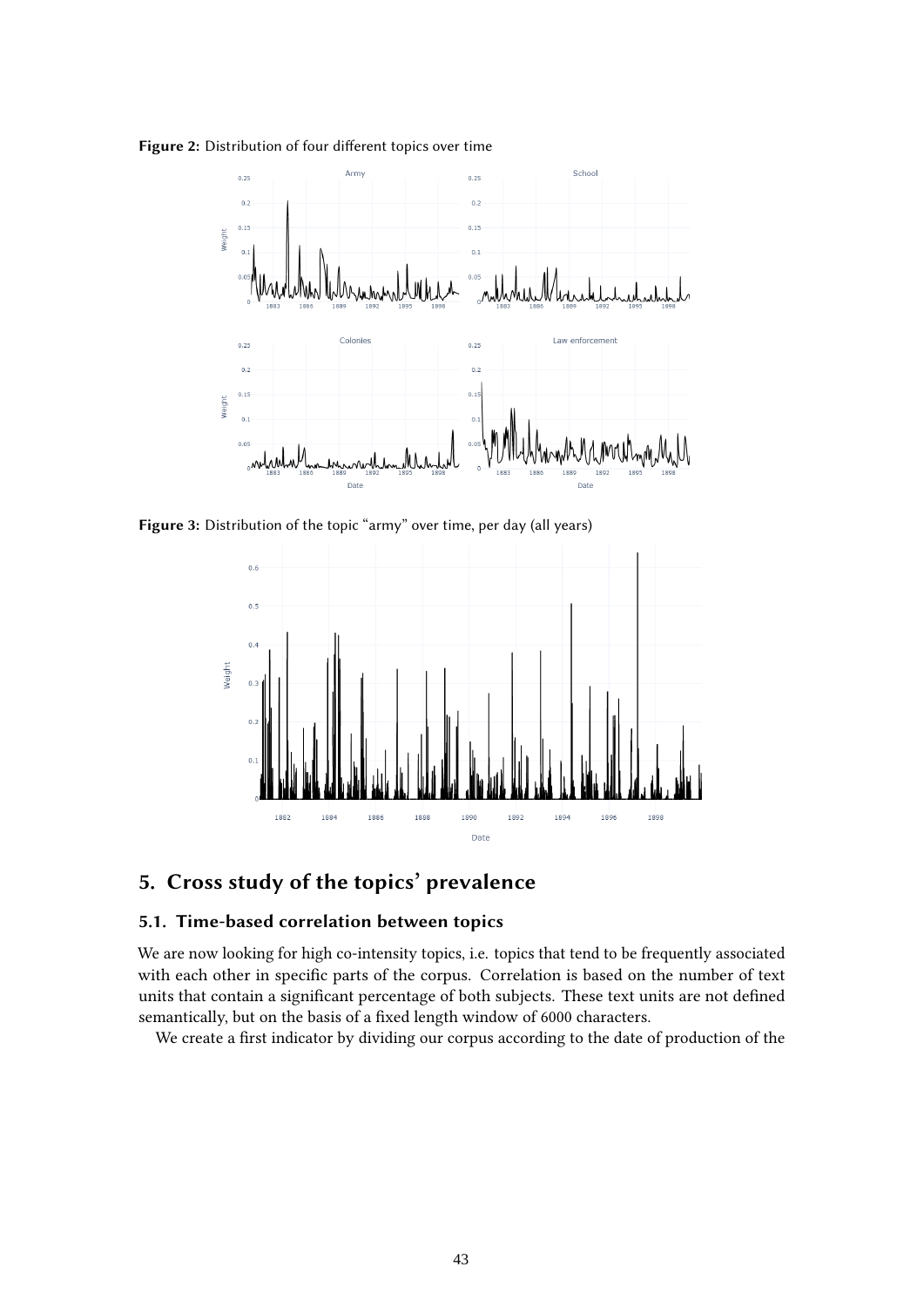#### <span id="page-9-0"></span>**Figure 4:** Distribution of the topic "army" over time, per day (1884)



texts composing it. This allows us to divide the corpus into smaller segments (by month or by year), and then determine whether a high proportion of the topic "army" is correlated with a high or low proportion of other topics in the same period. We take the average weight of each topic per month and calculate the Pearson correlation coefficient between the topic "army" and all other topics. We then observe that the intensity of the topic "army" over the course of a month (Figure [5\)](#page-10-0) is positively correlated with the following topics: "colonies", "navy", "foreign affairs". Perhaps most surprising is the strong correlation with the topic "school".

However this correlation is rather weak in absolute terms. In the course of a given period (even a single parliamentary sitting, i.e. a single day), many different issues are addressed by MPs. Information therefore tends to be spread across most subjects. In particular, some topics such as the names of MPs, the departments they come from, and the vocabulary describing the functioning of parliament, are evenly spread over the period. We therefore decided to look for a correlation at the lowest level. We are in fact looking to answer the following question: what proportion of the blocks that address with high intensity the topic "army" (more than 15% of the vocabulary) also deals with high intensity with another given topic?

We find a very strong correlation between army and navy (15.5% of documents with a high proportion of the topic "navy" also have a high proportion of the topic "army"), followed by "colonies", "school", "law enforcement" and "budget" (see Table [3](#page-10-1) and Figure [6\)](#page-11-0). Since the topic "government/parliament" is fairly evenly distributed throughout the corpus, other topics such as "working class", "alcohol" or "local politics" are almost completely disconnected from the topic "army". The case of the names of the MPs and the departments is specific, as these two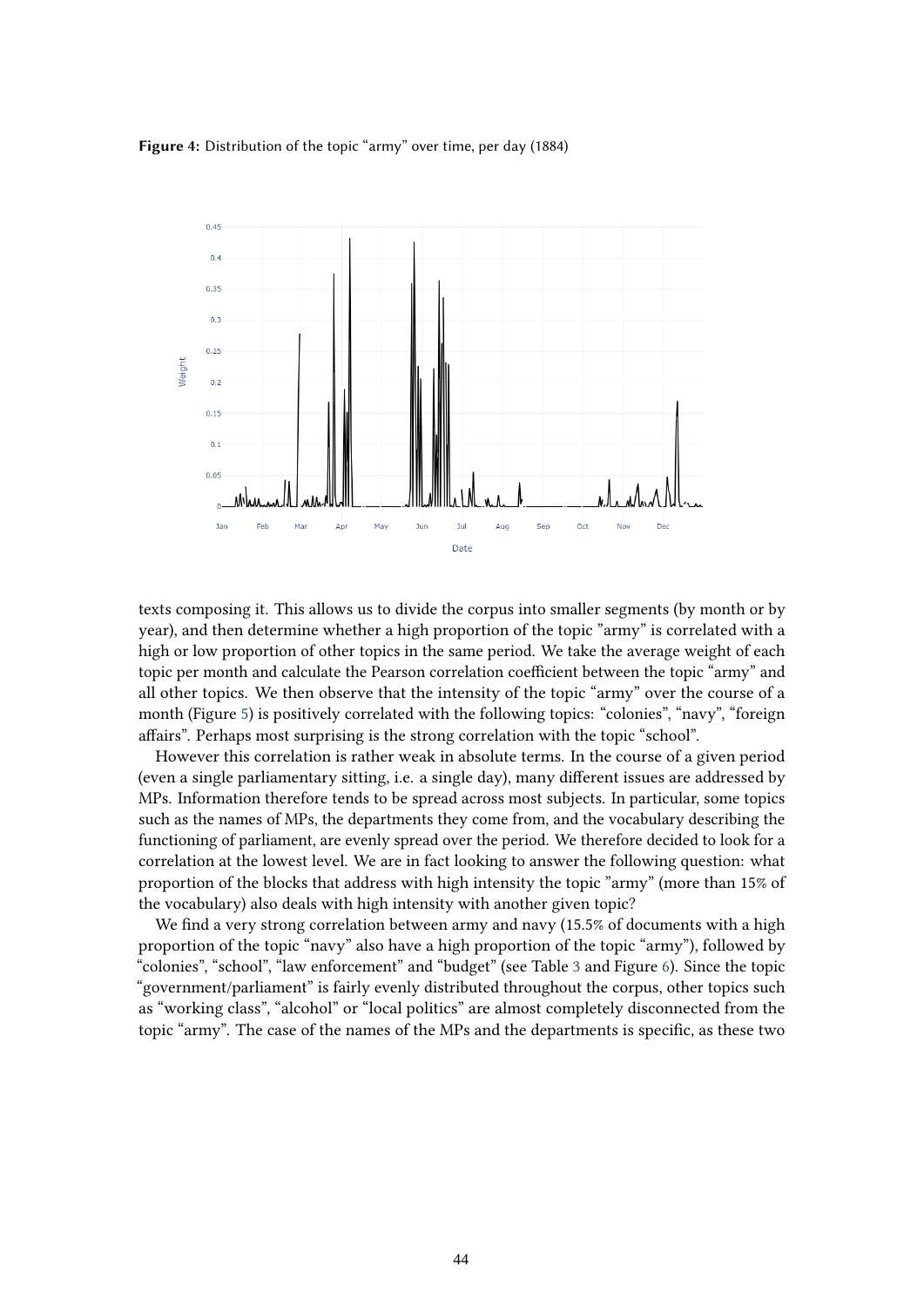

<span id="page-10-0"></span>**Figure 5:** Correlation between the topic "army" and the other identified topics (by month)

topics are mainly present in specific sections, i.e. the vote count.

#### <span id="page-10-1"></span>**Table 3**

Number of topics with more than 15% of vocabulary from "army" and more than 15% from another topic

| topic name     | army     | MP <sub>s</sub> | gov./parl. | economy | work. class | depart | trains   | local pol.      |
|----------------|----------|-----------------|------------|---------|-------------|--------|----------|-----------------|
| $topic + army$ | 1737     | 5               | 1009       | 74      | 48          |        | 85       | 31              |
| topic only     | 1737     | 11651           | 17731      | 2489    | 2554        | 534    | 2559     | 3678            |
| proportion     | 100%     | 0.04%           | 5.69%      | 2.97%   | 1.88%       | 0.19%  | 3.32%    | 0.84%           |
|                |          |                 |            |         |             |        |          |                 |
| topic name     | law inft | school          | alcohol    | budget  | colonies    | navy   | building | foreign affairs |
| topic $+$ army | 202      | 69              |            | 310     | 62          | 124    | 33       | 65              |
| topic only     | 2968     | 923             | 587        | 4678    | 723         | 800    | 962      | 1404            |
| proportion     | 6.81%    | 7.48%           | 0.17%      | 6.63%   | 8.58%       | 15.50% | 3.43%    | 4.63%           |

### **5.2. Study of topics with a strong correlation with the topic "army"**

We aim here to focus on the strong correlations we have just identified. We will examine the nature of these correlations by "close reading" [\[10\]](#page-16-1) the texts we are studying. We will also check the validity of these results in the light of current historical knowledge.

Figure [7](#page-12-0) shows that there is a strong correlation between "army" and "school"; this is mainly related to the debates on the reform of military service. The law of 1872 had established a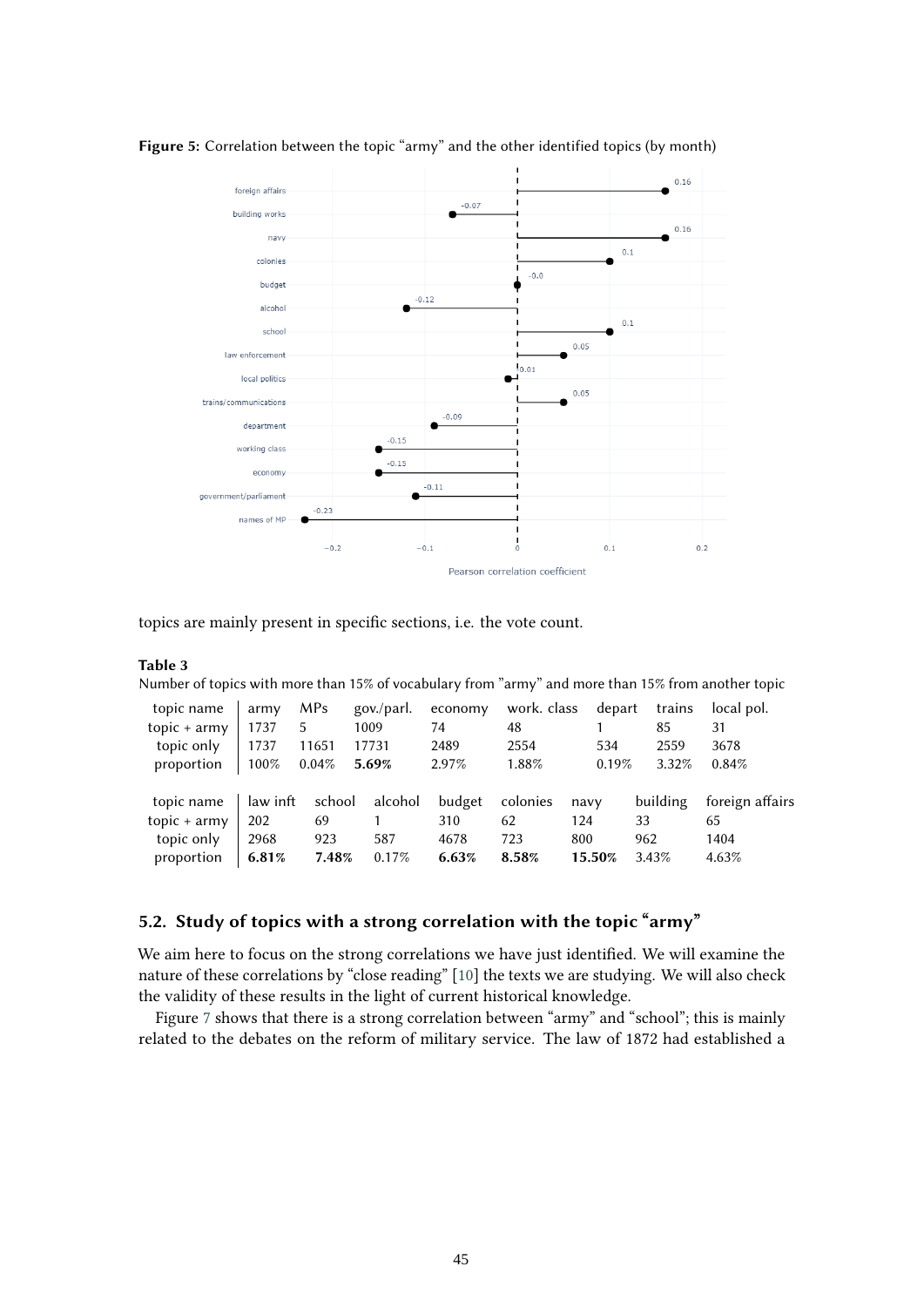<span id="page-11-0"></span>**Figure 6:** Graph of topics with high correlation

![](_page_11_Figure_1.jpeg)

military service that could last up to five years, but with a certain number of exemptions (teachers, students of *grandes écoles*[10](#page-11-1) and seminarians [\[16\]](#page-16-7)). The association of "army" with "school" refers to the exemptions granted to teachers and students of *grandes écoles*, which the Republican MPs wanted to put an end to.

This correlation was most intense in 1887, although the law removing these exemptions and reforming the military service was passed in 1889. This was because this law was in the making from the early 1880s [\[16\]](#page-16-7). Between 1876 and 1889, there were twelve bills related to this issue [\[21\]](#page-16-12). But it was really in 1887, with the renewed tensions between Germany and France, that the Ministry of War, in agreement with the Chamber of Deputies, decided to transform the law of 1872 [\[16\]](#page-16-7). The report on this project was proposed and discussed between June and July 1887. After passing through the Senate, the bill was presented to the MPs again in December 1888 and voted on in January 1889 [\[21\]](#page-16-12).

The topic "law enforcement" includes vocabulary related to the creation of the law, as well as references to punishments and means of control inside the military. Figure [7](#page-12-0) reflects the intense

<span id="page-11-1"></span><sup>&</sup>lt;sup>10</sup>For more information on the French system of *grandes écoles*, please see this [Wikipedia article.](https://en.wikipedia.org/wiki/Grande_%C3 %A9cole)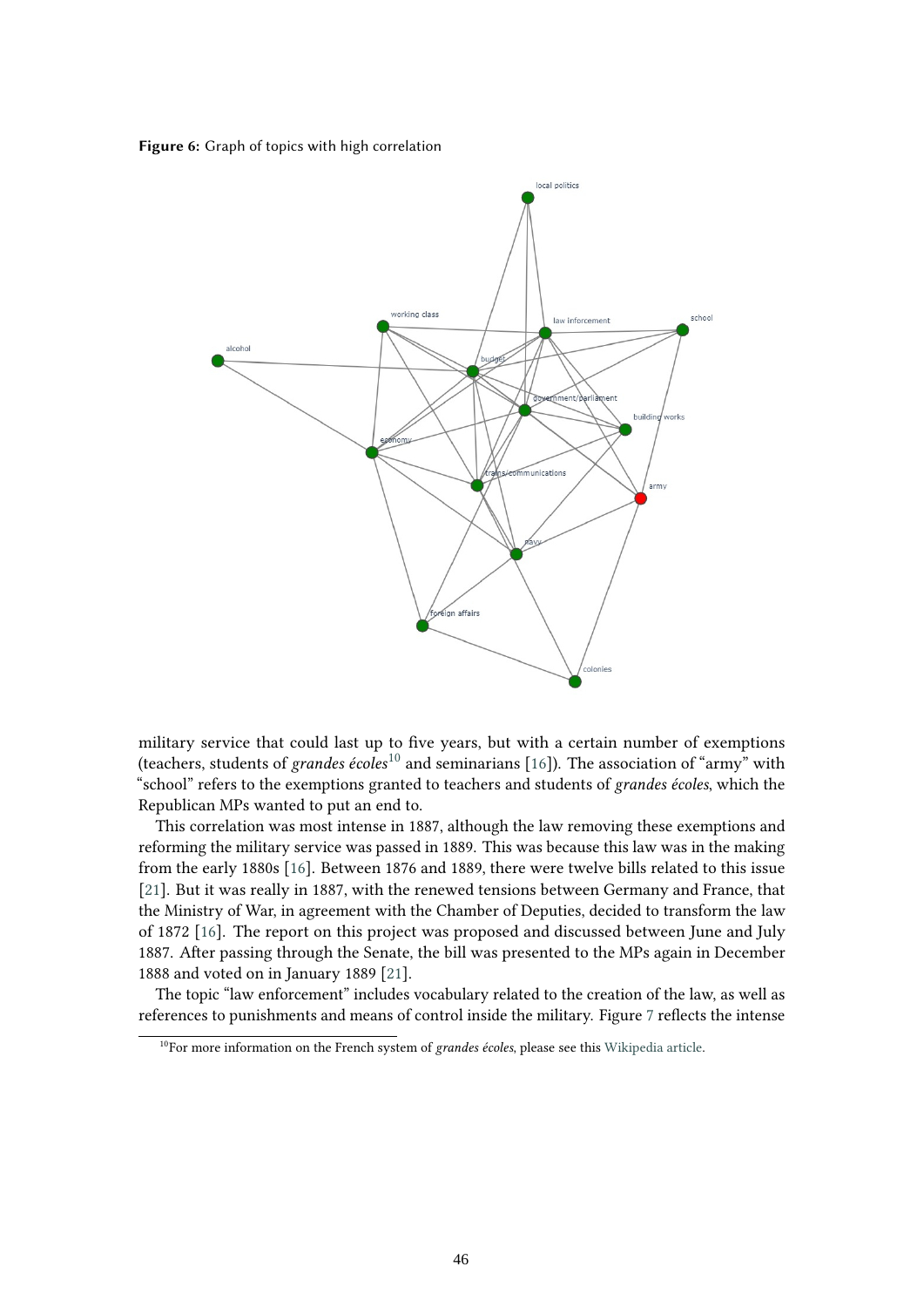<span id="page-12-0"></span>**Figure 7:** Cross-topics between "army", "school" and "law enforcement"

![](_page_12_Figure_1.jpeg)

legislative activity relating to the army during this period. Discussions about military service laws explain its strong correlation with "army" between 1881 and 1889; they also cause a strong peak in 1887 for the same reason.

These recruitment issues were also linked to the international context. The increase in the intensity of the association of "army" with "foreign affairs" in 1894-1895 (see Figure [8\)](#page-12-1) can be explained by the introduction of a law in November 1894 extending the duration of incorporation to two years, in order to increase the army's strength [\[16\]](#page-16-7). This was a reaction to the changes that were taking place in the German military, whose growing power frightened the MPs. Between 1893 and 1894, the number of German soldiers increased following the introduction of the two-year service. Our model captures this trend well by clearly associating the topic "army" with the topic "foreign affairs".

<span id="page-12-1"></span>**Figure 8:** Cross-topics between "army", "colonies" and "foreign affairs"

![](_page_12_Figure_5.jpeg)

The peak in 1895 can be explained by the return of the project to the Chamber in June 1895, as the German strength had just increased by 70000 men [\[16\]](#page-16-7). The association between "army" and "foreign affairs" also reveals the competition with Great Britain in colonial affairs. In 1884, France took control of Annam, while Great Britain extended its influence over Burma. Both imperialisms were in contact with South China, which led to tensions, especially in 1885 over Siam. In 1885, there were also strong tensions with the British in the face of growing French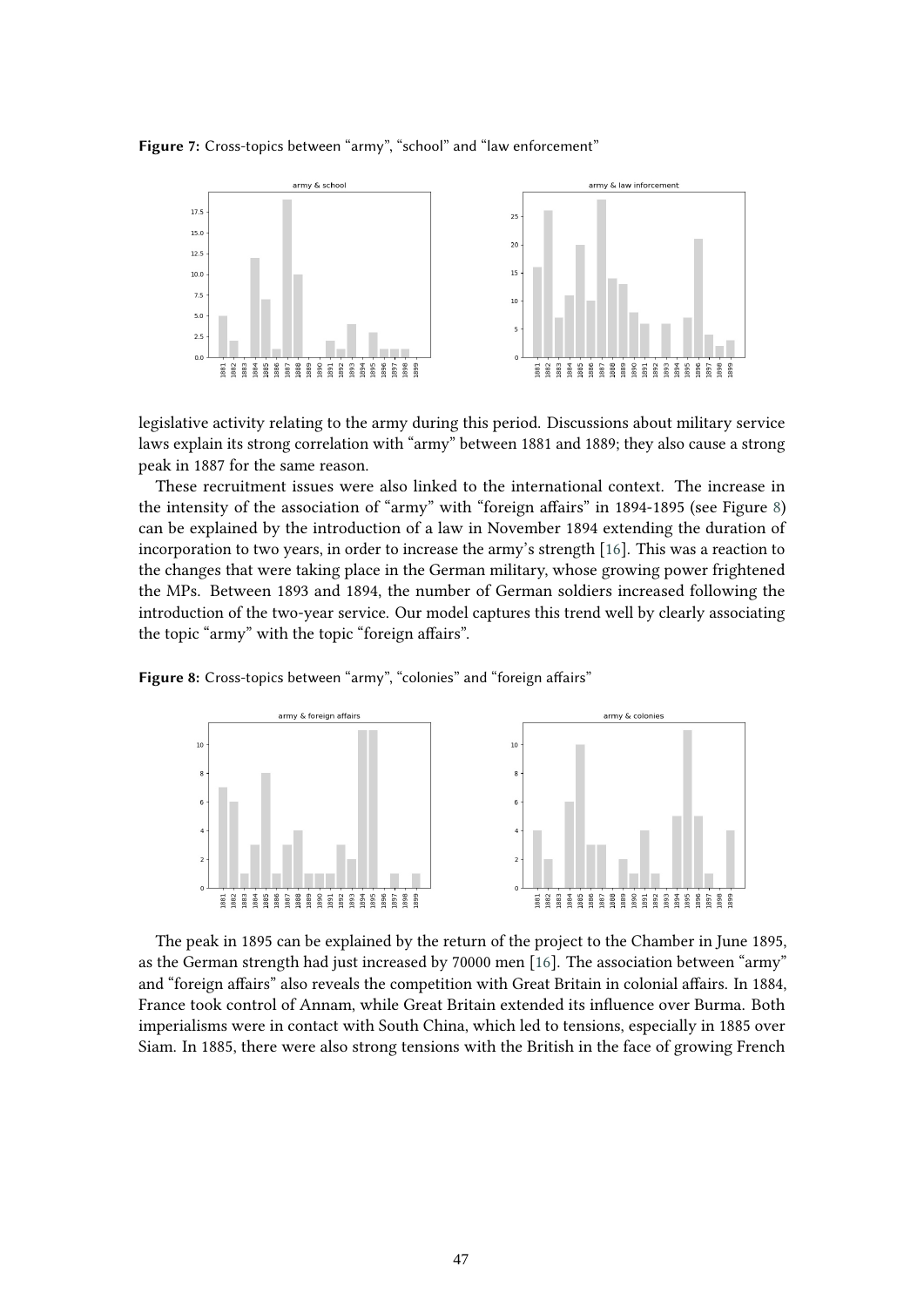appetite for Madagascar. These tensions were also high at the time of the second Madagascar expedition in 1895 [\[22\]](#page-16-13) (see peaks in 1885 and 1895 in Figure [8\)](#page-12-1); The peak in 1881 can also be explained by tensions with another European competitor for the conquest of new territory: a Franco-Italian crisis broke out in June following the Treaty of Bardo, which placed Tunisia under the French protectorate.

We also note the correlation of the topic "army" with the topic "colonies". This correlation refers to the crucial role of the army in the acquisition and defence of colonies. This association follows a pattern quite similar to the previous association (see Figure [8\)](#page-12-1): the topic is present throughout the period, but with a strong intensity in the early years (1884-1885), and a second peak in the mid-1890s. Our model succeeds in capturing the way in which the executive power imposes its colonialist policy on Parliament. After the defeat of 1870, the colonial enterprises were blamed for the domestic defeat, as they were said to have taken away the men and funds needed for national defence. Public opinion - and the MPs with it - was at best indifferent, at worst hostile, to new conquests. The arrival in power of the opportunist Republicans in 1879 nevertheless saw the renewal of colonial expansion, which resumed in 1880 and continued intensively until 1885. This policy of conquest was carried out in parallel on several fronts: notably in Tunisia (1880-1881), Annam and Tokin (1883-1885), not to mention Sudan, Congo and Madagascar [\[23\]](#page-16-14). The government therefore had to "trick" public opinion and Parliament, and act on the sly to conceal the extent of its ambitions. Then, as the difficulties accumulated, it insensibly obtained an increase in credits, the sending of increasingly large reenforcements, and irresistibly dragged the MPs into the spiral of conquest [\[22\]](#page-16-13).

The 1884-1885 peak in Figure [8](#page-12-1) is explained by the launching of the Tonkin expedition, for which the government asked the Chamber for new credits and troops in 1884 and early 1885. Debates were particularly intense on this subject in 1885, as the difficulties encountered by the French army in April (Retreat from Lang Sơn at the end of March 1885) led to an outcry in the Chamber and the fall of the government [\[16\]](#page-16-7). The Chamber elected in 1885 was more anti-colonialist than the previous one and avoided any colonial adventure of the importance of Tonkin; but from 1890 onwards, the opposition began to diminish until it disappeared. The very principle of colonisation was progressively accepted and increasingly supported by the MPs [\[23\]](#page-16-14), even if this did not avoid stormy debates in the assembly. The intensity of the correlation between "army" and "colonies" from 1894 to 1896 is mainly explained by the second expedition led by the French army in Madagascar. In November 1894, the government submitted a request for credits to send an expeditionary corps to the island. This expedition was partly a failure; and in March 1895, the government was interpellated by the Chamber about the pitiful state of the troops. In July 1895, the conquest of Madagascar was resumed but it was stalled. A text is then presented to the Chamber to reform the recruitment of the colonial armies [\[16\]](#page-16-7).

Let us examine the year 1896 in particular. We can see that the correlation between "army" and "colonies" is quite strong. In March and July 1896, a bill on colonial armies was discussed in the Chamber. It is interesting to note that, in its second version, the bill proposed to entrust the entire management of colonial units to the Navy [\[16\]](#page-16-7). The text shows the birth of a new trend in the Chamber in favour of this branch of the armed forces. On 27 October 1896, the government proposed a new bill on the colonial army, which the Navy would be responsible for,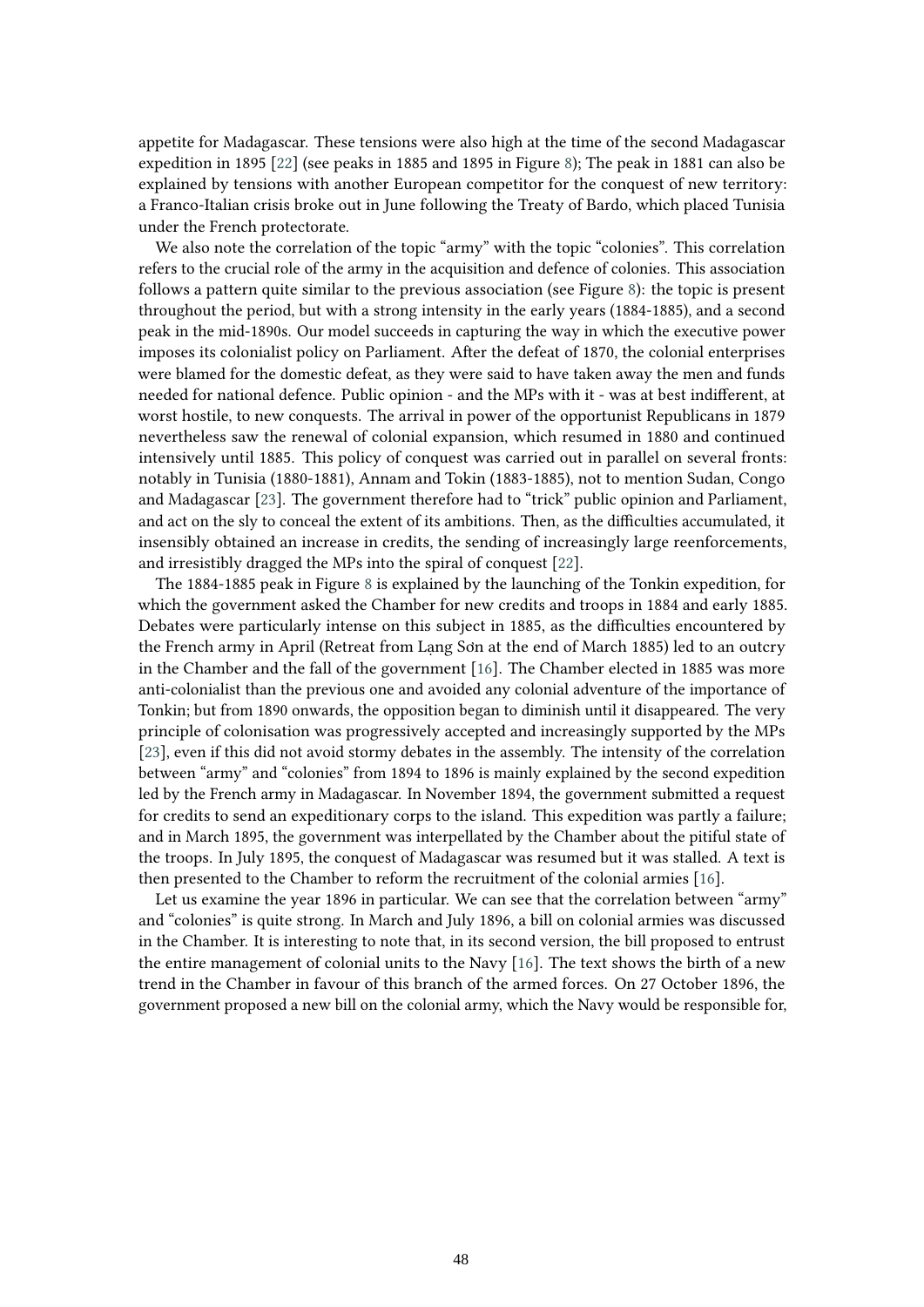as it was the only one capable of ensuring the continuity of transport and logistics<sup>[11](#page-14-0)</sup> [\[16\]](#page-16-7). This explains the strong correlation between the topics "army" and "navy" in 1896 see (Figure [9\)](#page-14-1). The topics "army" and "navy" are frequently associated, whether for cooperation - (the Navy transports colonial troops) - or competition between the two branches of the military.

<span id="page-14-1"></span>**Figure 9:** Cross-topics between "army" and "navy".

![](_page_14_Figure_2.jpeg)

This association was rather weak during the 1880s but reached a peak in 1896. Until 1895, the Navy had been relatively indifferent to colonial troops. In June 1895, however, the Minister of the Navy claimed responsibility for the management of colonial units from the Ministry of War. This request was the consequence of the rivalry between the two armies over Madagascar, as the Navy could not bear the idea that the Army had taken charge of the expedition [\[16\]](#page-16-7). The financial competition between the two armies was becoming tougher, especially as the Navy needed new investments to modernise the fleet and train staff [\[24\]](#page-16-15). This is why in 1896 a great wave of legislative reforms was launched concerning the organisation of the Navy, notably the creation of a naval school [\[24\]](#page-16-15).

# **6. Conclusion**

The results of our study show the validity of topic modelling for the analysis of parliamentary debates. This confirms the interest of using such a method to facilitate the analysis of this major historical source. This study also allows us to draw a number of interesting insights on parliamentary debates, which we wish to explore further.

We see that the weight of the descriptive vocabulary of parliamentary activity itself is very important in the corpus; but this problem is rather well solved thanks to the topic model. We then observe that parliamentary debates follow their own rhythm. This rhythm is in fact imposed by the legislative process, which requires long debates before a law is finally voted. This means that subjects can be dealt with by the Chamber of Deputies long before they become newsworthy. Conversely, issues that make the news are rarely discussed during parliamentary sittings; they are usually dealt with long after they have made the headlines. Topic modelling therefore seems to us to be a method that makes it easier to identify underlying political trends.

<span id="page-14-0"></span><sup>&</sup>lt;sup>11</sup>The project was finally rejected in December.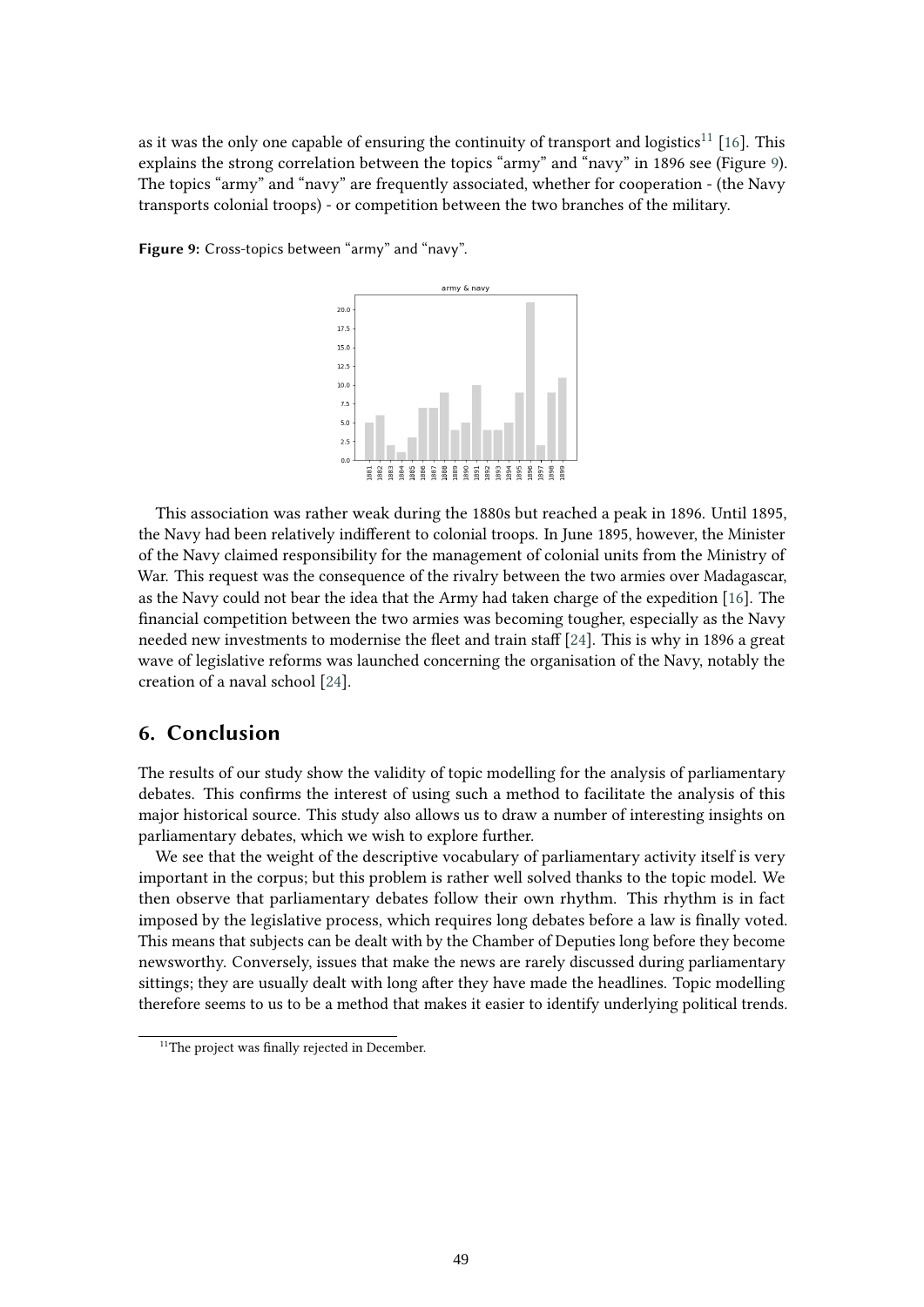We also note the reactive nature of parliamentary work: this means that a major legislative effort can take place a few months or even several years after the triggering events (as shown in [\[25\]](#page-16-16) for instance). Finally, there is another consequence of the way legislative work is carried out, namely the weight that discussions on sensitive subjects can take on, without leading to a vote or the production of a law. The Chamber can indeed seize on a subject to interpellate the government - this is for instance the case of Tonkin after the Retreat from Lạng Sơn in 1885.

While encouraging, these results are still preliminary. We are working in two directions To further complement and improve them. In order to obtain information on more specific and hopefully unexpected correlations (e.g. the role of the church in the army, or the influence of the executive branch), we will use additional tools, such as word embedding, to further divide the corpus into a few hundred groups, some of them very specific, and to study their life cycle in relation to the army. To improve our model, we are planning to enlarge the period studied, and to work on a less faulty corpus. Within the framework of the AGODA project, we are thus evaluating the solutions available to us to improve the results of the OCR, hoping to further enhance these first results.

# **Acknowledgments**

We would like to thank the Bibliothèque nationale de France for its support in the framework of the BnF DataLab.

## **References**

- <span id="page-15-0"></span>[1] H. Coniez, L'invention du compte rendu intégral des débats en france (1789-1848), Parlement[s], Revue d'histoire politique 2 (2010) 146–159. doi:[10.3917/parl.014.0146](http://dx.doi.org/10.3917/parl.014.0146).
- <span id="page-15-1"></span>[2] D. Gardey, Scriptes de la démocratie : les sténographes et rédacteurs des débats (1848–2005), Sociologie du travail 52 (2010). doi:[10.4000/sdt.13695](http://dx.doi.org/10.4000/sdt.13695).
- <span id="page-15-2"></span>[3] J. Ouellet, F. Roussel-Beaulieu, Les débats parlementaires au service de l'histoire politique, Bulletin d'histoire politique 11 (2003) 23–40. doi:[10.7202/1060736ar](http://dx.doi.org/10.7202/1060736ar).
- <span id="page-15-3"></span>[4] C. Lermercier, Le vocabulaire des débats sur la loi de 1841 sur le travail des enfants : Premiers résultats sur la chambre des pairs, 4-10 mars 1840, 2006. URL: [https://halshs.](https://halshs.archives-ouvertes.fr/halshs-0010745) [archives-ouvertes.fr/halshs-0010745.](https://halshs.archives-ouvertes.fr/halshs-0010745)
- <span id="page-15-4"></span>[5] C. de Galembert, O. Rozenberg, C. Vigour, Faire parler le parlement: méthodes et enjeux de l'analyse des débats parlementaires pour les sciences sociales, LGDJ-Lextenso éditions, Issy-les-Moulineaux, 2013.
- <span id="page-15-5"></span>[6] B. Fournier, F. Pépratx, La majorité politique : Étude des débats parlementaires sur la fixation d'un seuil, in: A. Percheron, R. Rémond (Eds.), Age et politique, La vie politique, Economica, Paris, 1991, pp. 85–110.
- <span id="page-15-6"></span>[7] H. Bonin, From antagonist to protagonist: 'democracy' and 'people' in british parliamentary debates, 1775–1885, Digital Scholarship in the Humanities 35 (2010) 759–775. doi:[10.1093/](http://dx.doi.org/10.1093/llc/fqz082) [llc/fqz082](http://dx.doi.org/10.1093/llc/fqz082).
- <span id="page-15-7"></span>[8] S. Mollin, The hansard hazard: gauging the accuracy of british parliamentary transcripts, Corporas 2 (2008) 187–201. doi:[10.3366/cor.2007.2.2.187](http://dx.doi.org/10.3366/cor.2007.2.2.187).